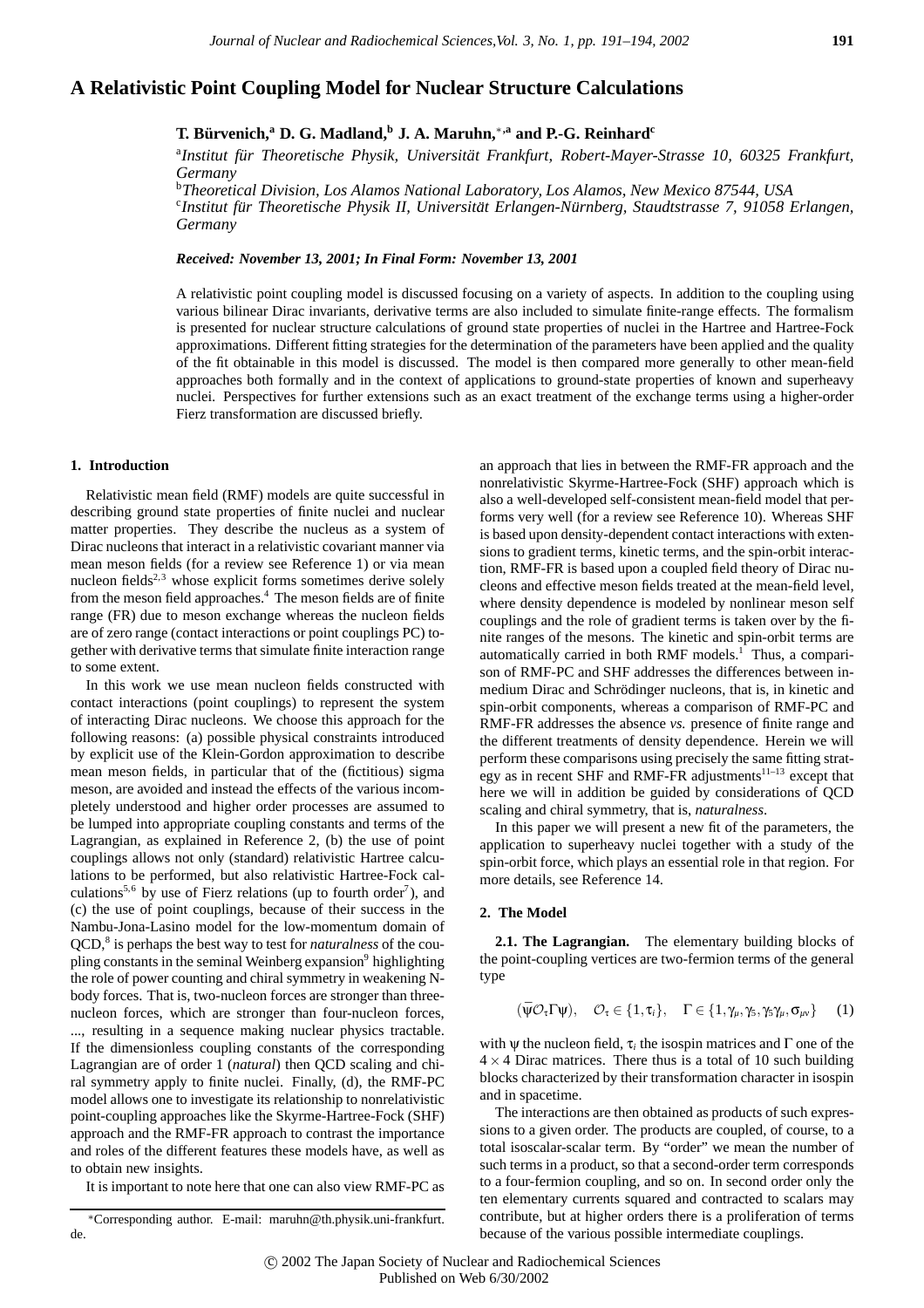In analogy to the nonrelativistic Skyrme-force models, one goes one step beyond zero range and complements the pointcoupling model by derivative terms in the Lagrangian, as e.g.  $\partial_{\nu} \bar{\psi} \vec{\tau}_i \Gamma_j^{\mu} \psi$ . The derivative is understood to act on both  $\bar{\psi}$  and  $\psi$ .

In the present work we consider the following four-fermion vertices: isoscalar-scalar,  $(\bar{\psi}\psi)^2$  corresponding to the  $\sigma$ -field, isoscalar-vector,  $(\bar{\psi}\gamma_\mu\psi)(\bar{\psi}\gamma^\mu\psi)$  corresponding to the  $\omega$ -field, and isovector-vector,  $(\bar{\psi} \vec{\tau} \gamma_{\mu} \psi) \cdot (\bar{\psi} \vec{\tau} \gamma^{\mu} \psi)$ , corresponding to the ρ-field, together with their corresponding gradient couplings  $\partial_{\nu}(...)\partial^{\nu}(...).$ 

These constitute a complete set of second-order scalar and vector currents whose coupling strengths in the corresponding Lagrangian we wish to test for naturalness. We neglect all tensor couplings in the present work because they have had little effect in corresponding RMF-FR calculations.<sup>1</sup> Finally, the pseudoscalar channel ( $\pi$ -meson) is not included here because it does not contribute at the Hartree level.

Given the vast number of possible higher-order terms we begin with those that have already been demonstrated to be of use in the existing calculations with the RMF-FR and RMF-PC approaches. These are the familiar nonlinear terms in the scalar coupling,  $(\bar{\psi}\psi)^3$  and  $(\bar{\psi}\psi)^4$ , as well as a nonlinear vector term  $[(\bar{\psi}\gamma_\mu\psi)(\bar{\psi}\gamma^\mu\psi)]^2$  as used in some RMF-FR<sup>15</sup> and RMF-PC<sup>2</sup> models. Finally, of course, the electromagnetic field and the free Lagrangian of the nucleon field must be included.

Combining all of these terms, we obtain the Lagrangian of the point-coupling model as

$$
\mathcal{L} = \mathcal{L}^{\text{free}} + \mathcal{L}^{\text{4f}} + \mathcal{L}^{\text{bot}} + \mathcal{L}^{\text{der}} + \mathcal{L}^{\text{em}},
$$
\n
$$
\mathcal{L}^{\text{free}} = \bar{\Psi}(i\gamma_{\mu}\partial^{\mu} - m)\Psi,
$$
\n
$$
\mathcal{L}^{\text{4f}} = -\frac{1}{2}\alpha_{\text{S}}(\bar{\Psi}\Psi)(\bar{\Psi}\Psi) - \frac{1}{2}\alpha_{\text{V}}(\bar{\Psi}\gamma_{\mu}\Psi)(\bar{\Psi}\gamma^{\mu}\Psi)
$$
\n
$$
-\frac{1}{2}\alpha_{\text{TV}}(\bar{\Psi}\vec{\tau}\gamma_{\mu}\Psi) \cdot (\bar{\Psi}\vec{\tau}\gamma^{\mu}\Psi),
$$
\n
$$
\mathcal{L}^{\text{hot}} = -\frac{1}{3}\beta_{\text{S}}(\bar{\Psi}\Psi)^{3} - \frac{1}{4}\gamma_{\text{S}}(\bar{\Psi}\Psi)^{4} - \frac{1}{4}\gamma_{\text{V}}[(\bar{\Psi}\gamma_{\mu}\Psi)(\bar{\Psi}\gamma^{\mu}\Psi)]^{2},
$$
\n
$$
\mathcal{L}^{\text{der}} = -\frac{1}{2}\delta_{\text{S}}(\partial_{\text{V}}\bar{\Psi}\Psi)(\partial^{\text{V}}\bar{\Psi}\Psi) - \frac{1}{2}\delta_{\text{V}}(\partial_{\text{V}}\bar{\Psi}\gamma_{\mu}\Psi)(\partial^{\text{V}}\bar{\Psi}\gamma^{\mu}\Psi)
$$
\n
$$
-\frac{1}{2}\delta_{\text{TV}}(\partial_{\text{V}}\bar{\Psi}\vec{\tau}\gamma_{\mu}\Psi) \cdot (\partial^{\text{V}}\bar{\Psi}\vec{\tau}\gamma^{\mu}\Psi),
$$
\n
$$
\mathcal{L}^{\text{em}} = -eA_{\mu}\bar{\Psi}[(1-\tau_{3})/2]\gamma^{\mu}\Psi - \frac{1}{4}F_{\mu\nu}F^{\mu\nu}.
$$
\n(2)

Note that we use the nuclear physics convention for the isospin where the neutron is associated with  $\tau_3 = +1$  and the proton  $\tau_3 = -1.$ 

As it stands this Lagrangian contains the nine coupling constants  $\alpha_s$ ,  $\alpha_v$ ,  $\alpha_{\text{TV}}$ ,  $\beta_s$ ,  $\gamma_s$ ,  $\gamma_v$ ,  $\delta_s$ ,  $\delta_v$ , and  $\delta_{\text{TV}}$ . The subscripts indicate the symmetry of the coupling: "S" stands for scalar, "V" for vector, and "T" for isovector, while the symbols refer to the additional distinctions: α refers to four-fermion terms, δ to derivative couplings, and β and γ to third- and fourth order terms, respectively.

The model thus contains one or two free parameters more than analogous RMF-FR models. This happens because most RMF-FR models make the tacit assumption that the masses in the ω- and ρ-field can be frozen at the experimental values of the really existing mesons. The assumption is justified to the extent that the actual fits to observables are not overly sensitive to these masses. In the RMF-PC model, however, experience will still have to show whether the derivative-term coefficients can be eliminated in a similar way, so that for the present work all parameters are regarded as adjustable.

Similar to the RMF-FR approach, we consider the RMF-PC approach as an effective Lagrangian for nuclear mean-field calculations at the Hartree level without anti-nucleon states (no-sea approximation), and include pairing and center-of-mass corrections in the standard way.<sup>16,17</sup>

**2.2. Coupling Constants.** In addition to the older parametrization PC-L $A^2$  that was based on a relatively small set of data and partly relied on naturalness of the parameters to restrict their freedom, we also fitted a new parameter set for the version of the model given in eq 2. The parameters are fitted in the same way as  $NL-Z2<sup>18</sup>$ . The set of nine coupling constants emerging from the fitting procedure with the lowest value of  $\chi^2$  is called PC-F1, and its performance is compared to that of NL-Z2 in Figure 1.

Comparing the average errors between PC-F1 and NL-Z2, we see slightly different trends. NL-Z2 is superior with respect to binding energies and surface thicknesses. It does, however, perform less brilliantly concerning radii. The total  $\chi^2$  of NL-Z2 is 132.7 which is 34% larger than that for PC-F1. The overall performance of the point-coupling thus seems to be a bit better, although the difference is not dramatic.

Since we know that spin-orbit coupling is crucial for superheavy elements,<sup>18</sup> we show in Figure 2 the relative errors for a selection of spin-orbit splittings in  ${}^{16}O$ ,  ${}^{132}Sn$ , and  ${}^{208}Pb$ . We have taken care to choose splittings which can be deduced reliably from spectra of neighbouring odd nuclei.<sup>19</sup> All RMF forces, except for PC-LA, perform very well. We see now that the well fitted point coupling model PC-F1 does as well as finite range RMF. The ability to describe the spin-orbit force correctly is thus a feature of the relativistic approach. The force PC-LA falls clearly below the others. The poor performance is related to the too weak fields at large densities. The example demonstrates that one needs a sufficiently large set of observables to pin down the nuclear mean field sufficiently well.

The three well performing models all have very similar spinorbit potentials whereas PC-LA has one 10% stronger which is shifted a little bit to larger radii. This difference yields the observed mismatch in the spin-orbit splittings.

**2.3. Superheavy Elements.** The upper panel of Figure 3 shows the relative errors in binding energies for the heaviest even-even nuclei with known experimental masses (compare



Figure 1. Errors in percent for the observables binding energy, diffraction radius, surface thickness, and rms charge radius for PC-F1 (filled diamonds) and NL-Z2 (open squares) are seen on the left. The right panels show the absolute mean errors for the corresponding observables, where the dashed lines indicate the chosen relative errors ∆*O* in the fitting procedure.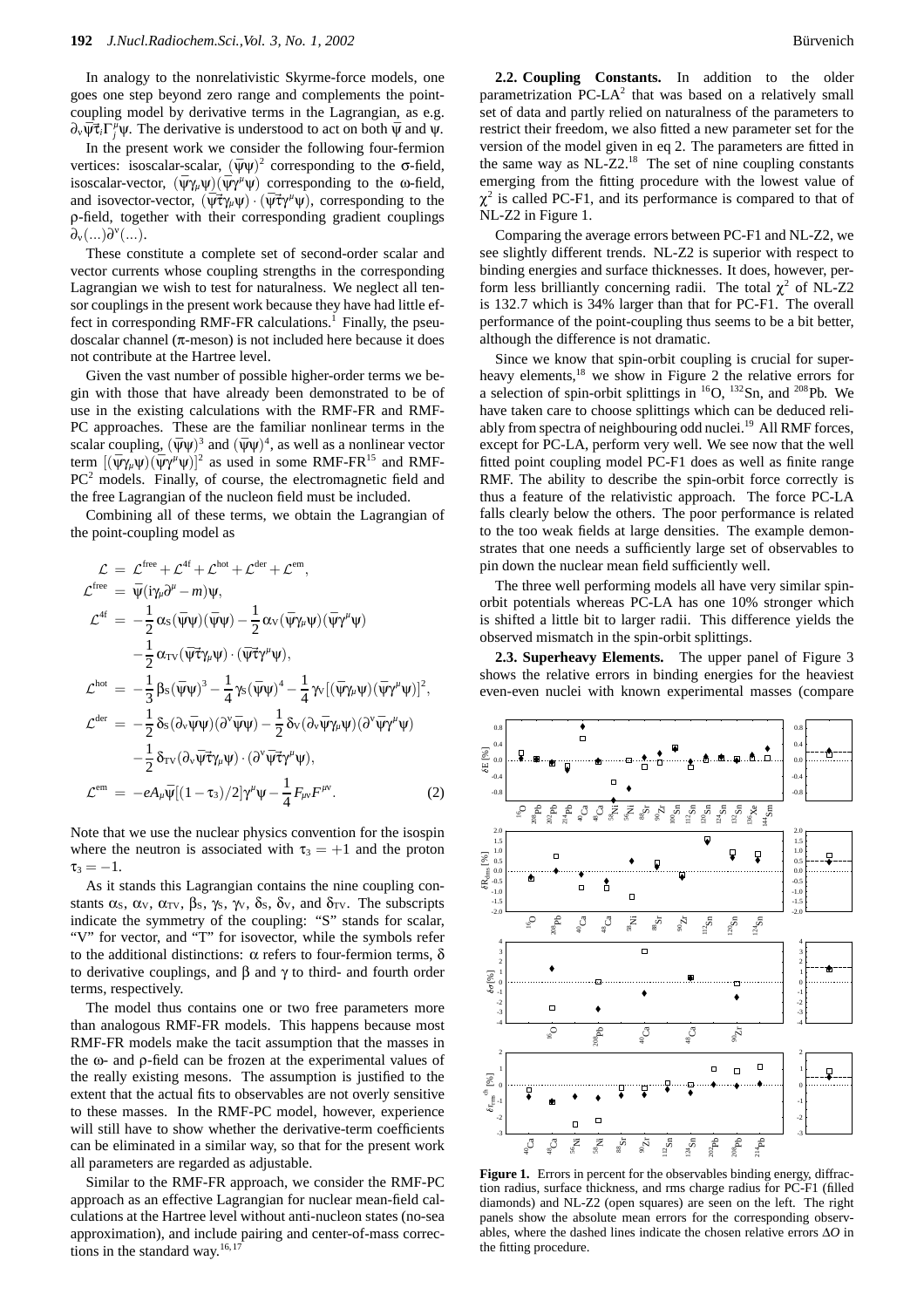

Figure 2. The percentage error in *ls*-splittings for protons (left) and for neutrons (right). The experimental errors are smaller than the size of the symbols used in these figures. The lines serve to guide the eye.



Neutron Number N

**Figure 3.** Deviation in % of the calculated energies from the experimental values (upper figure) and ground-state deformations (lower figure) in axially deformed and reflection symmetric calculations. The errors for the binding energies are smaller than the size of the symbols used in this figure. The symbol with error bars indicates the measured ground-state deformation together with its uncertainty of <sup>254</sup>No (Ref. 22, 23).

with a similar figure in Reference 20). The lower panel delivers as complementing information the ground-state deformations expressed in terms of the dimensionless quadrupole deformation  $\beta_2$ . The calculations were performed allowing axially symmetric deformation assuming reflection-symmetric shapes. The agreement is remarkable. All forces (with some exceptions for PC-LA) produce only small deviations which stay well within the given error band. This is a gratifying surprise because we are here 40–50 mass units above the largest nucleus included in the fit. It is to be noted that most SHF forces do not perform so well and have general tendency to underbinding for superheavy nuclei.<sup>20</sup> There are also (small but) systematic differences between the RMF models.  $NL3^{21}$  generally overbinds a little while NL-Z2 and PC-F1 tend to underbind. All forces show yet unresolved isovector trends. The increase of the binding energy with increasing neutron number is too small. These trends are already apparent for known nuclei (details for PC-F1 not shown in this paper). The reasons for all these trends are not yet understood. Finally, mind the kinks visible for the  $Z = 98$  and  $Z = 100$  isotopes at neutron number  $N = 152$  which hint at a small (deformed) shell closure there.

All forces predict strong prolate ground-state deformations for these superheavy nuclei ( $\beta_2 \approx 0.26 - 0.31$ ). The trends look similar for all forces. The largest deformations appear at  $N = 148$ and/or  $N = 150$ . But there are systematic differences in detail: NL-Z2 has always larger ground-state deformations than the other forces, while PC-F1, PC-LA, and NL3 show much similar deformations. The difference is probably related to the surface energy: NL-Z2 has a lower surface energy than NL3. The symbol with error bars at  $Z/N = 102/152$  in Figure 3 corresponds to the measured ground-state deformation of  $^{254}$ No (Ref. 22, 23). This deformation is overestimated by all forces, PC-LA and NL3 stay within the error bars, though. The error ranges from 6 to 13% which is still acceptable.

The prediction of new magic shell closures in superheavy elements varies amongst the mean field models.<sup>24</sup> For protons one has a competition between  $Z = 114$ , 120, and 126. For neutrons one finds  $N = 172$  and 184. The finite-range RMF models agree